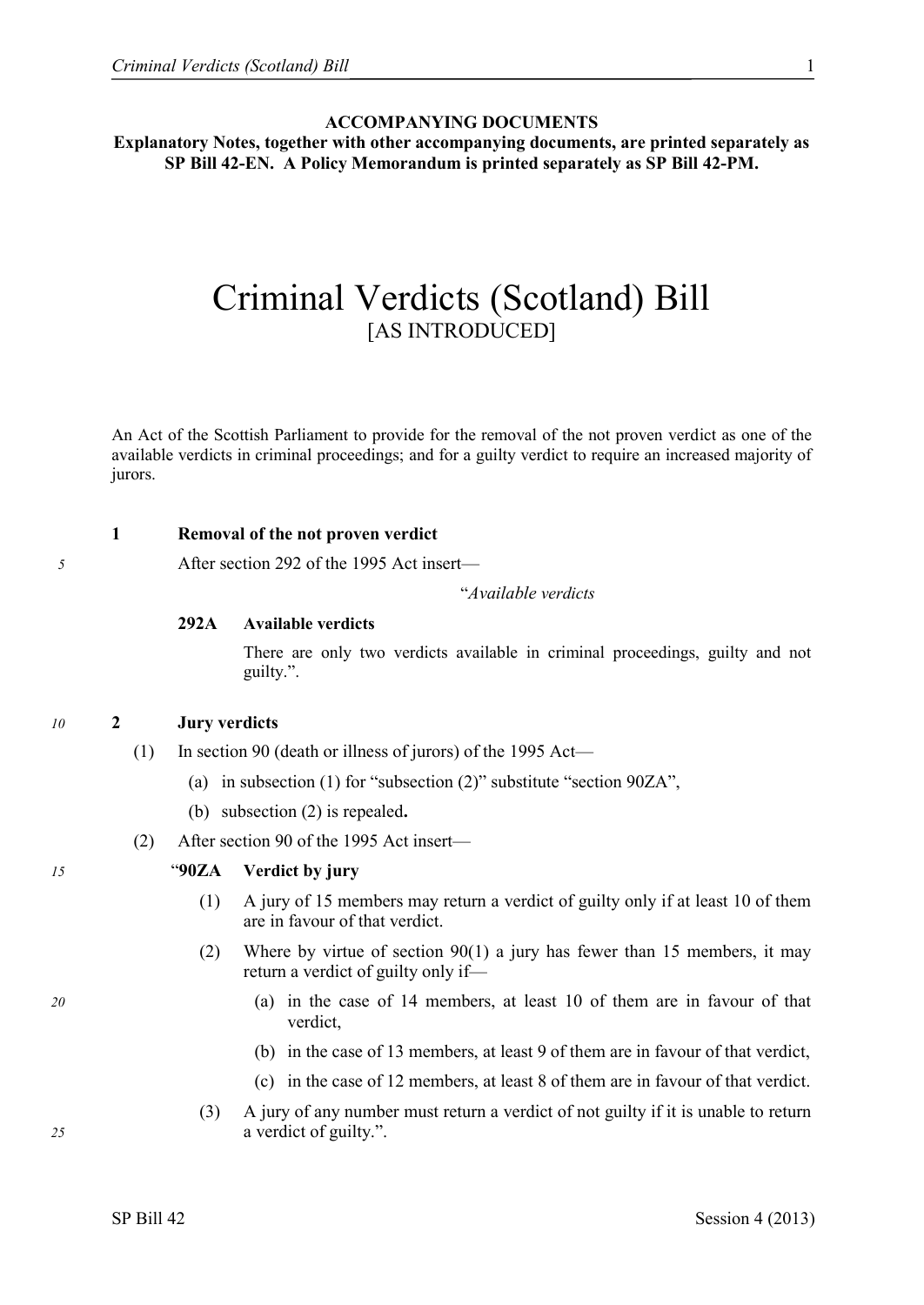### **3 Meaning of the "1995 Act"**

In this Act, the "1995 Act" means the Criminal Procedure (Scotland) Act 1995.

# **4 Ancillary provision**

- (1) The Scottish Ministers may by order make such incidental, supplementary, *5* consequential, transitional, transitory or saving provision as they consider appropriate for the purposes of, in consequence of, or for giving full effect to, any provision made by or under this Act.
	- (2) An order under subsection (1) may modify any enactment (except this Act).
- (3) Any power of the Scottish Ministers to make an order under this Act includes the power to *10* make different provision for different purposes.
	- (4) Any order under subsection (1) which adds to, replaces or omits any part of the text of any Act is subject to the affirmative procedure.
	- (5) All other orders under subsection (1) are subject to the negative procedure.

# **5 Commencement**

- *15* (1) Sections 3, 4, 6 and this section come into force on the day after Royal Assent.
	- (2) Sections 1 and 2 come into force at the end of the period of 12 months beginning with the day of Royal Assent or such earlier day as the Scottish Ministers may by order appoint.

# **6 Short title**

*20* The short title of this Act is the Criminal Verdicts (Scotland) Act 2014.